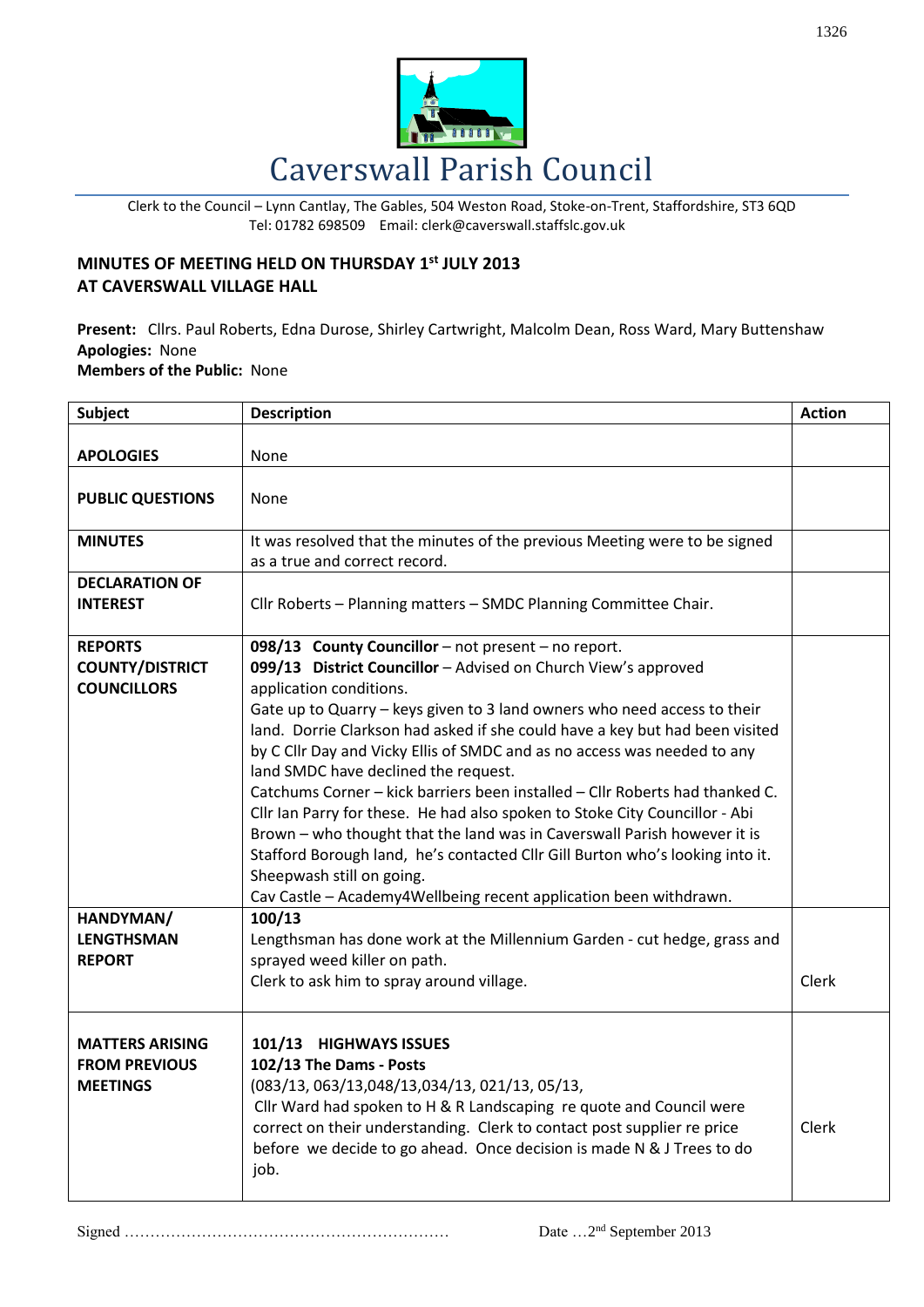|                       |                                                                                         | 1327          |
|-----------------------|-----------------------------------------------------------------------------------------|---------------|
| <b>Subject</b>        | <b>Description</b>                                                                      | <b>Action</b> |
|                       | 103/13 Car Park Use                                                                     |               |
|                       | (085/13, 065/13, 050/13, 037/13, 023/13)                                                |               |
|                       | Letter sent to Village Hall - no response received to date. Follow up letter            |               |
|                       | to be done asking for response by latest 31 <sup>st</sup> July after which the existing | Clerk         |
|                       | lock will be removed and replace by our lock.                                           |               |
|                       | 104/13 Millennium Gardens                                                               |               |
|                       | (089/13, 075/13)                                                                        |               |
|                       | Cllr Durose advised that the Millennium Garden Committee members had                    |               |
|                       | looked at Dilhorne War Memorial and all agreed for road chippings being                 |               |
|                       | put down on the pathways - Clerk to contact Rob Steele to organise.                     | Clerk         |
|                       | 105/13 Trees on playing field boundary                                                  |               |
|                       | (090/13, 077/13)                                                                        |               |
|                       | Clerk spoken to Openreach 's Health and Safety Dept - they are not obliged              |               |
|                       | to clear lines if are on private land than it is the responsibility of the land         |               |
|                       | owner to sort if a danger to public.                                                    |               |
|                       | 106/13 Cars speeding on High Street                                                     |               |
|                       | (091/13, 078/13)                                                                        |               |
|                       | Police been contacted and awaiting their response.                                      |               |
|                       | 107/13 St Peters School - Extra Land                                                    |               |
|                       | (096/13)                                                                                |               |
|                       | Letter sent giving details of what Council will allow the School use of and             |               |
|                       | details of rent required. Clerk had received email from Head wanting                    |               |
|                       | clarification prior to Governors meeting. Cllr Ward, as a Governor, is to liase         | RW/           |
|                       | with Head on this, Clerk to send copy letter for his reference.                         | Clerk         |
|                       | 108/13 High Street - Winter Snow Clearing                                               |               |
|                       | Cllr Day looking into this. At Parish Assembly Naomi from SCC stated they               | <b>WD</b>     |
|                       | are wanting to help PCs with these problems in future.                                  |               |
|                       |                                                                                         |               |
|                       | 109/13                                                                                  |               |
|                       |                                                                                         |               |
| <b>CORRESPONDENCE</b> | Lloyds TSB<br>Changes to Bank to TSB                                                    |               |
|                       | <b>Bank Statement</b>                                                                   |               |
|                       | New Online Authentication Cards - PR and LC                                             |               |
|                       |                                                                                         |               |
|                       | <b>July Newsletter</b><br><b>SPCA</b>                                                   |               |
|                       |                                                                                         |               |
|                       | <b>Community Councils</b><br>Membership Info                                            |               |
|                       |                                                                                         |               |
|                       | Came & Co<br>2013-14 Insurance Policy Documents                                         |               |
|                       |                                                                                         |               |
|                       | <b>SCC</b><br>Lengthsman Contract Agreement 2013-14 (£699.00)                           |               |
|                       |                                                                                         |               |
| <b>FINANCE</b>        | 110/13 Payments:                                                                        |               |
|                       | The following accounts were approved for payment:-                                      |               |
|                       | Mrs L Cantlay - Clerk Salary and Expenses<br>£168.44                                    |               |
|                       | Town & Country Services – Cutting verges( $x1$ ) and field ( $x2$ )<br>£450.00          |               |
|                       | and work at Millennium Gardens                                                          |               |
|                       | Caroline Hulse - Internal Audit 2012/13<br>£120.00                                      |               |
|                       | N & J Trees - 3 x Millennium trees and 4 x Hawthorne<br>£504.00                         |               |
|                       | TOTAL PAYMENTS THIS MONTH - £1242.44                                                    |               |
|                       | <b>Transfer - £2000.00</b> (this to allow enough money in account to cover the          |               |
|                       | next PWBL payment at beginning of September).                                           |               |
|                       | <b>Receipts:</b>                                                                        |               |
|                       | Jubilee Action Group - 3 trees - £360.00                                                |               |
|                       | <b>TOTAL RECEIPTS RECEIVED - £360.00</b>                                                |               |

Signed ……………………………………………………… Date …2